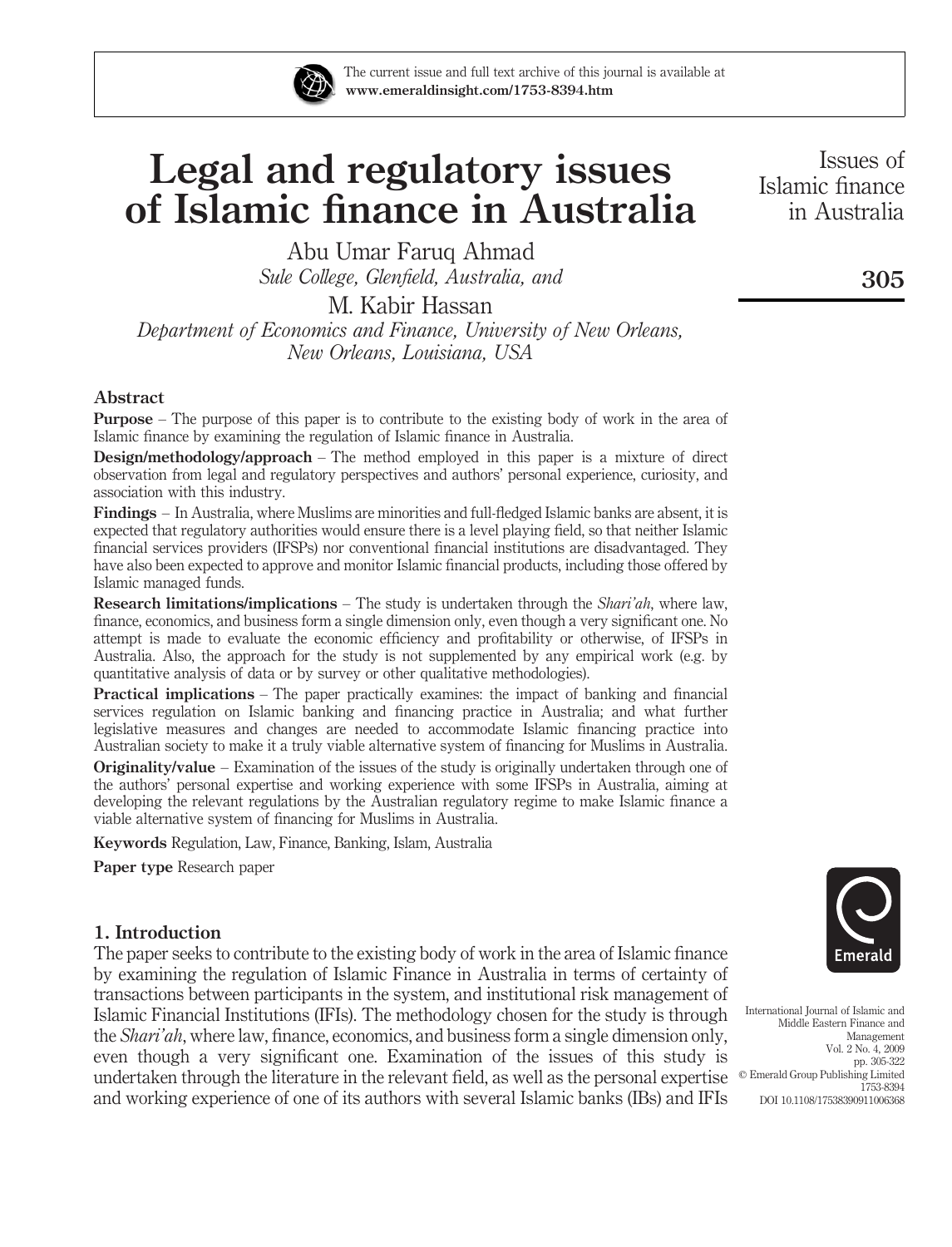| <b>IMEFM</b><br>2,4 | for a considerable period of time, in addition to his active involvement with at least two<br>of Islamic financial services providers (IFSPs) in Australia.                                                                                             |
|---------------------|---------------------------------------------------------------------------------------------------------------------------------------------------------------------------------------------------------------------------------------------------------|
|                     | This study is divided into a number of sections. Following an Introduction,<br>Section 2 provides an overview of the issues of Islamic finance practice in the                                                                                          |
|                     | Australian legal context. To this end, it discusses the regulatory issues of Islamic                                                                                                                                                                    |
| 306                 | finance in Australia. Section 3 examines the compliance requirements of IFSPs in<br>Australia. Section 4 delineates the prospective of Islamic finance in Australia. Section 5<br>concludes with some suggestions and recommendations for the research. |

#### 2. Islamic finance practice in the Australian legal context

#### 2.1 The regulatory regime for Islamic finance in Australia

An appropriate legal and regulatory framework is a basic requirement for establishing and operating sound financial institutions and markets. Like the Common law and Civil law systems, the *Shari'ah* offers its own framework for the implementation of commercial and financial contracts and transactions. Nevertheless, commercial, banking, and company laws appropriate for the implementation of Islamic banking (Institute of Islamic Banking and Insurance, n.d.) and financial contracts do not exist in many countries. For example, in most countries, the Islamic banking and financial contracts are treated as buying and selling properties and hence are taxed twice. In some countries like the UK and Singapore, double stamp duty on some Islamic home finance schemes has been abolished so as to provide tax neutrality (IRTI and IFSB, 2006). Conventional financial laws also narrow the scope of activities of IFIs within conventional limits. In the absence of Islamic banking laws, the enforcement of agreements in courts may require extra efforts and costs. Therefore, banking and companies' laws in several countries require suitable modifications to provide a level playing field for IBs (Ahmad, 2004). Furthermore, international acceptance of Islamic financial contracts requires them to be Shari'ah compatible as well as acceptable under the major legal regimes such as common law and civil law systems.

The IFIs, by their nature, are subject to the same regulatory infrastructure which applies to conventional financial institutions, taking into consideration the characteristics of IBs, and also the review of their compliance with Islamic principles (Wilson, 2003, p. 2). The regulatory framework for Islamic banking and finance is necessary for the benefit of the banks' account holders (such as investment accounts, current accounts, etc.), shareholders, other stakeholders and the community at large. The regulatory regime and the public have an interest in ensuring an efficient banking system and averting systemic risk leading to bankruptcy. Likewise, IBs and IFSPs have an interest in ensuring not only that the bank is financially sound but also that their internal financial involvement is strictly in accordance with the Shari'ah. The reason which lies behind all these is that a sound financial system is a key factor in achieving economic and political stability as well as sustainable growth in both developed and underdeveloped economies. On the contrary, the weak financial systems are bound to break down in periods of economic distress, causing severe distress in other economies and heavily damaging otherwise healthy financial systems. Given this, the authoritative legal and regulatory bodies in any country are needed in order to enhance the stability of the key elements of the financial system. Some of the elements of structural regulation would include the establishment of measures of capital adequacy and of the riskiness of portfolios, setting deposit insurance schemes and the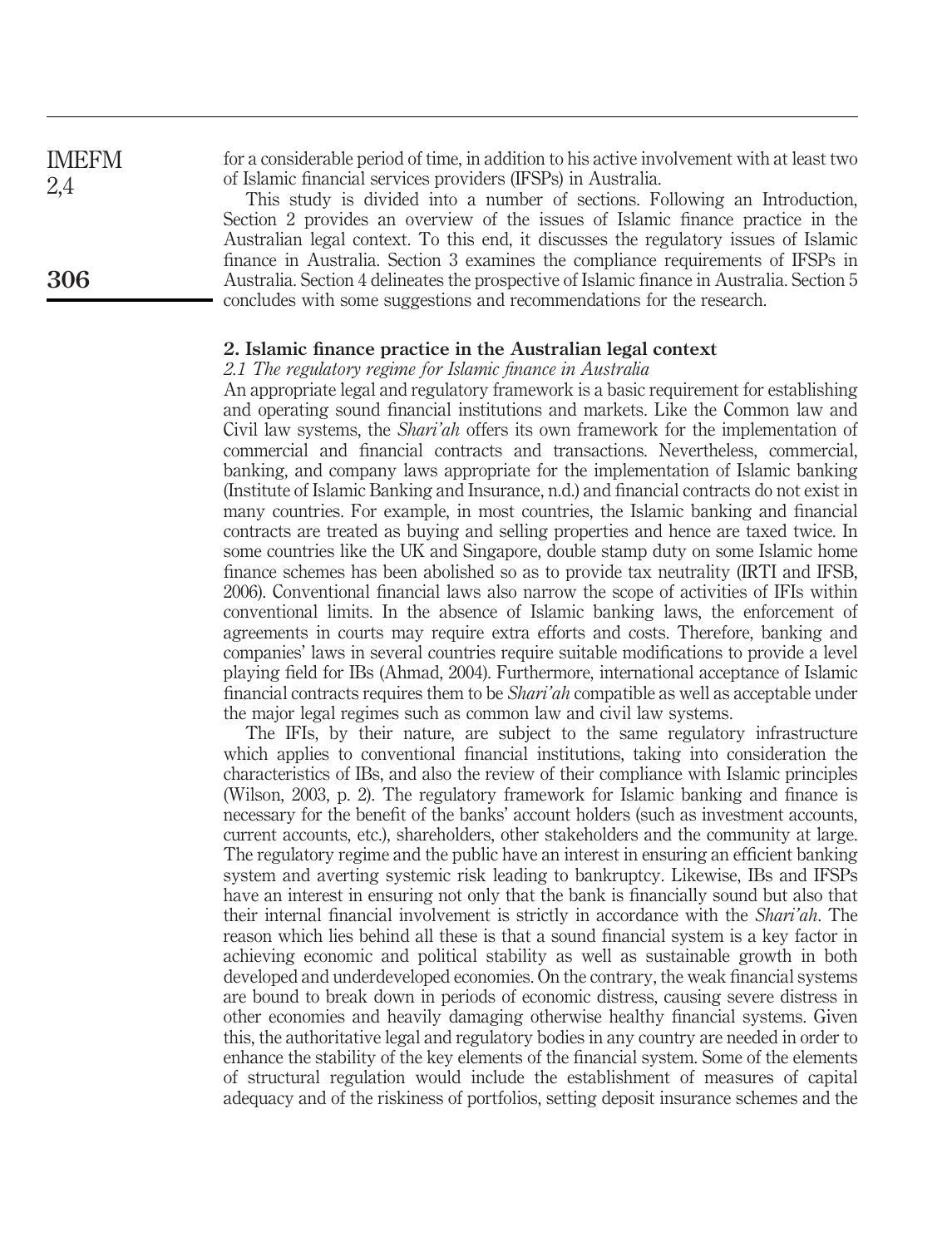enforcement of regulatory standards for disclosure of information (European Central Bank, 2006).

In the light of the above, like conventional financing, the Islamic finance industry needs to be supported by a strong regulatory and supervisory framework. This is to ensure that the operations of the IFIs are sound and not a source of susceptibility to the banking system. Apart from a common legal and regulatory framework to a large extent, the IFIs in most jurisdictions should be governed by the same regulatory framework that is applied to operations of conventional finance, reinforced by the Islamic legal framework and the Islamic accounting standards. However, as the regulatory framework of conventional finance is premised on an interest-based debtor-creditor relationship, the regulatory framework for conventional finance is built to assess and mitigate risks arising from loan-based financial transactions. Islamic finance is different in term of its underlying philosophy on the prohibition of interest. This in turn shapes the nature of the financial transactions that have their own risk characteristics. The specific risks associated with operations of Islamic finance therefore need to be identified, to ensure its prudential regulation is adequately addressed. This is to ensure greater transparencies and disclosure as well as a strong legal and judiciary system, reinforced by the strong Shari'ah governance for IFIs.

The legal and regulatory framework of the financial sector in Australia covers banks, non-banks deposit-taking institutions, investment banks, collective investment managers, securities and futures exchanges, clearing houses, securities and futures dealers and brokers, and insurance and superannuation entities (Australian Treasury, n.d.). There is no formal legal and regulatory framework or infrastructure in existence in Australia for guiding and supervising the functions of IBs and other IFIs which operate in line with the precepts of the Islamic legal system. Australia's financial sector regulatory framework reflects a considered approach by government to prudential supervision and is based upon the international standards put forward by the Basel Committee of the Bank for International Settlements (Ahmad, 2007).

The regulatory framework is based around three central agencies: the Reserve Bank of Australia (n.d.); the Australian Prudential Regulation Authority (APRA); and the Australian Securities and Investments Commission (ASIC). The co-ordinating body for these agencies is the Council of Financial Regulators (Australian Bankers' Association, n.d.). It contributes to the efficiency and effectiveness of financial regulation by providing a high-level forum for co-operation and collaboration among its members (APRA). However, the Department of Fair Trading administers The Consumer Credit Code (n.d.) in relation to the conduct of the credit facilities. In relation to bank mergers and/or expansion applications; ASIC regulates company takeovers under the Corporations Act. The Australian Consumer Credit Code (ACCC) also enjoys the right to play a role in the competition issues relating to the merger.

The Government's legislative framework provides scope for self-regulation by the main securities and derivatives markets – the Australian Stock Exchange Limited (ASX) and the Sydney Futures Exchange subject to oversight by ASIC. These exchanges have Memoranda of Understanding with ASIC which elaborate on their respective roles as set out in the Corporations Law.

Although under Subsection 9(3) of the Banking Act 1959 an authority to carry on all kinds of banking business in Australia was granted by the APRA to the Muslim Community Credit Union Limited (MCCU) in December 1999, subsequently its license

Issues of Islamic finance in Australia

307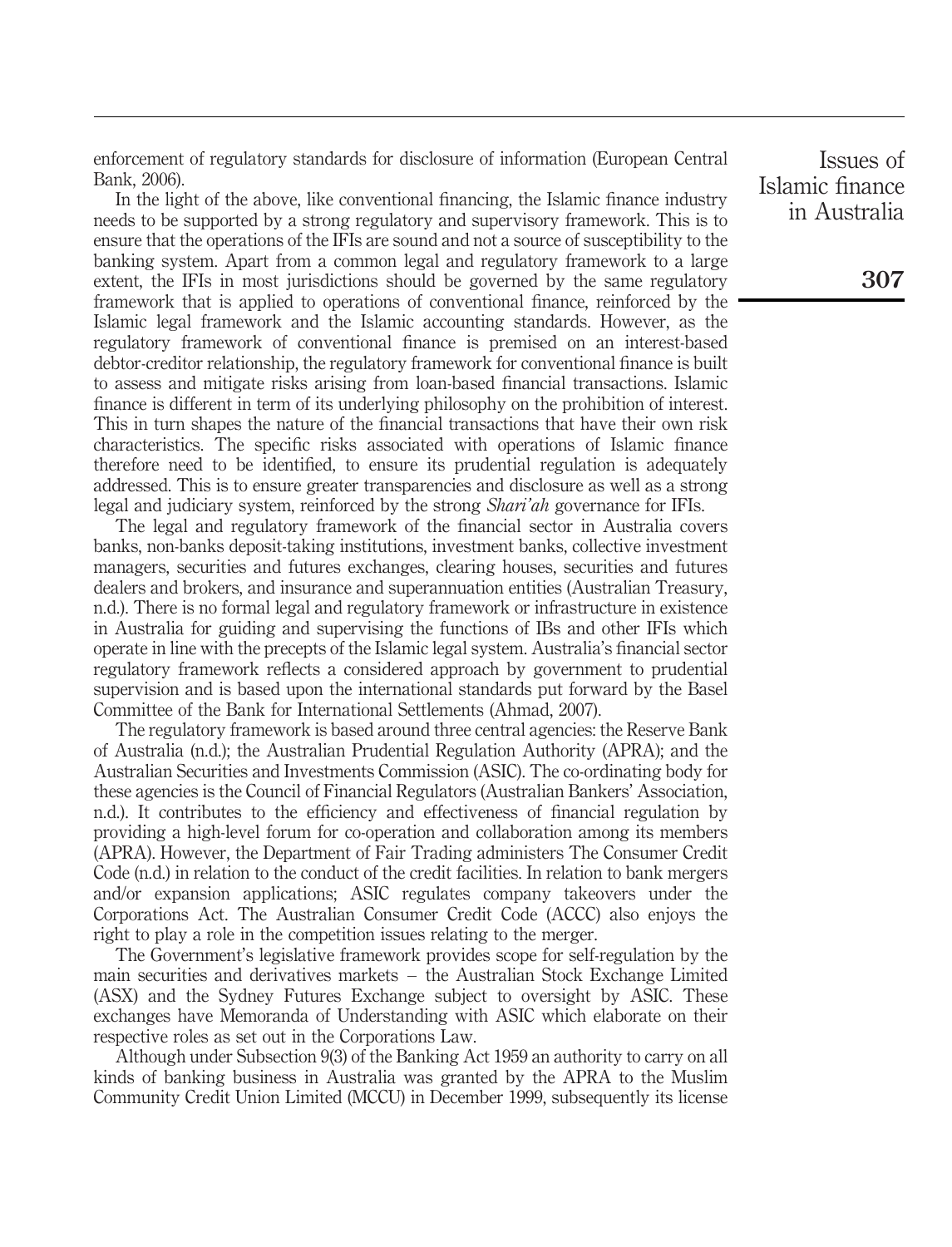was withdrawn in August 2002 when it became apparent that its funds were not enough to sustain operations. Once the APRA granted authorisation to MCCU to carry on banking business, the ability to bring scale and order to the field of Islamic housing finance was achieved. On a more positive note, the similarities between Australia's new community banks (which have emerged largely owing to the closure of traditional branches in smaller towns and funded and operated by local townspeople) and community-based Islamic co-operative financial institutions are making it easier for IBs to make an inroad into the Australian housing industry (Halabi, 2000).

#### 2.2 Legal and regulatory challenges of Islamic finance in Australia

Despite the remarkable growth and development of IBs and IFIs globally over the last few decades, their expansion in Australia has been slow and steady. Several factors are hampering the Australian expansion of IBs. These include *inter alia* the lack of understanding and standards on Islamic finance products, the absence of a standard rate of return in IFIs and the difficulty of classifying risk-sharing funds placed in these institutions. However, these challenges need to be tackled in order to set the future path on sound footing.

The embargo on receiving and paying *riba* under the *Shari'ah* resulted in some remarkable challenges and impediments. The Australian banking system is primarily based, as in most countries, on a Western banking tradition, which is founded on the receipt and payment of interest and this applies to the regulatory system as well.

There are also quite a lot more subtle impediments to many of the more common products and instruments used by the Shari'ah compliant financial services providers. More may become perceptible as the Islamic finance industry grows in Australia. A brief discussion on these issues and challenges follows.

2.2.1 Legal and regulatory issues. Since Islamic finance is still in state of infancy in Australia, it has been facing a number of problems and challenges, which can be identified as operational problems. The present section of the study demonstrates some of the issues and challenges that come with introducing Islamic finance into Australian financial market in the following sections.

2.2.1.1 Problem of operating as a bank. A major regulatory problem faced by IFSPs in Australia is getting approval from the APRA for an IFI to operate as a fully fledged bank normally would in taking deposits. Like many countries, Australian law generally does not permit taking deposits without having a license from the appropriate authority. In order to carry on banking business, a financial institution has to obtain a license from the APRA under the Section 66 of the Banking Act 1959[1]. These licences are not easy to get and have to have detailed examinations by the regulator of the proposed financial institution, with the typical application period taking up to 18 months[2].

2.2.1.2 Regulatory change. The absence of a regulatory and legal framework to support an Islamic banking system is a major drawback in the proper implementation of Islamic financial practices in Australia. The main problems in this regard seem to be a result of two separate pieces of legislation. For housing loans, there is the double stamp duty problem. In Victoria, at least, this problem has been dealt with, though it has not been dealt with yet in other jurisdictions.

Although Shari'ah compliant home financing already exists, various legal hurdles makes it relatively expensive. Therefore, regulatory changes would make it easier and

IMEFM 2,4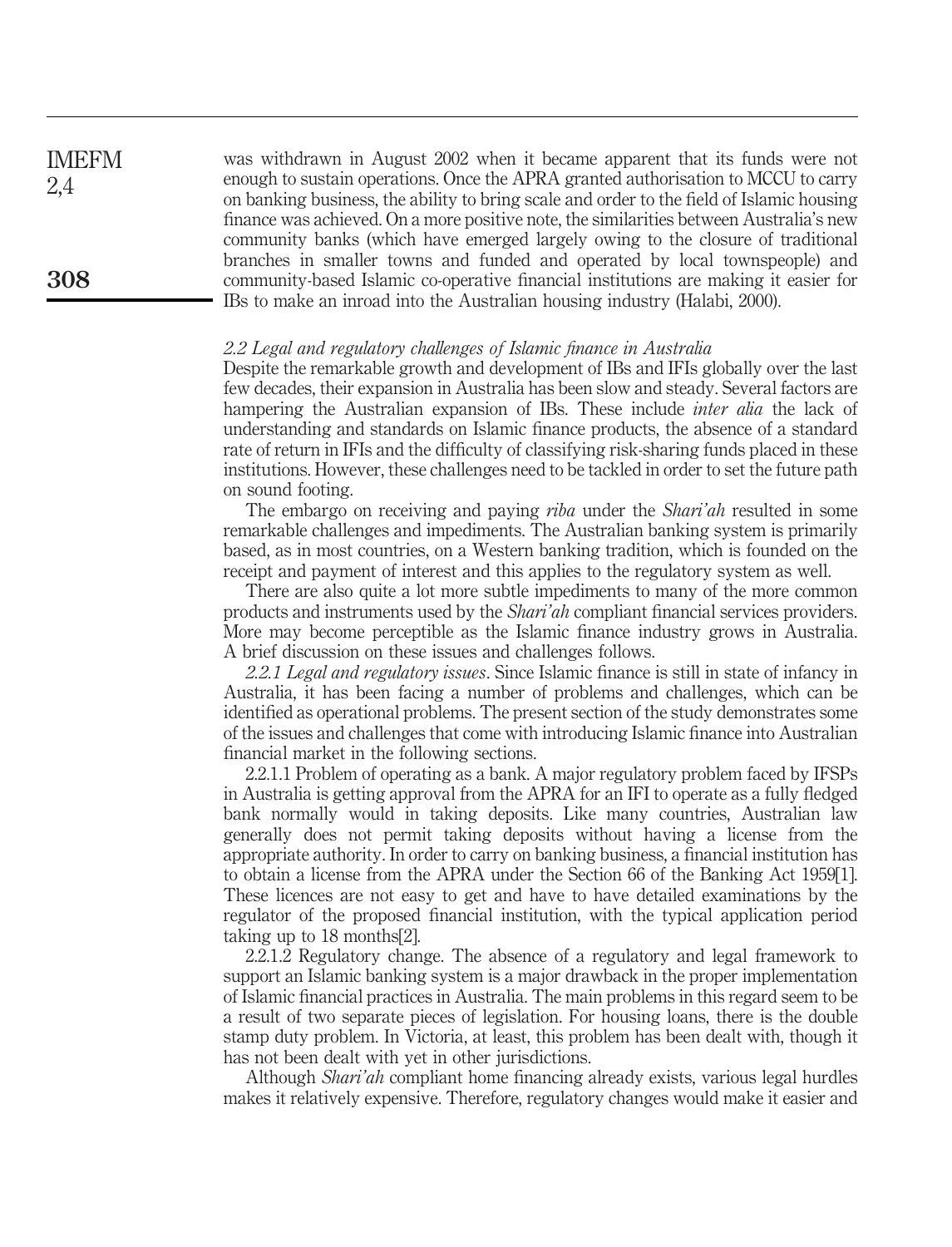cheaper for Muslims in Australia to get financial products that do not conflict with their beliefs. This would in turn help to make home-ownership more accessible and affordable for Australia's most significant religious minority.

2.2.1.3 The incompatibility of the Basel accords. The apparent incompatibility of the current Basels I and II accords with Islamic finance are also issues in Australian regulation. The Australian prudential regulations that are essentially administered by the APRA follow the current Basel I standards, and are in the process of changing over to the Basel II standards[3]. Since neither of these makes provision for Shari'ah compliance internationally, this has not yet been addressed in Australia. Also, there have been no applications to the regulator to confront the issue as of yet (APRA, 2006).

2.2.1.4 The burden of additional stamp duty on Islamic home financing. In the simplest of many possible examples of a typical Islamic financial arrangement, the financier would buy the property and resell it to the customer at a profit on a deferred payment basis over a fixed period. This requires legal title in the property to be transferred twice: once to the financier, and subsequently to the customer, which means there is double stamp duty to pay. In all States of Australia, except for Victoria, the problem of double stamp duty payment on Islamic housing finance exists. Indeed, it is an obstacle in Islamic housing finance, because in Islam, the payment or receipt of interest is strictly forbidden. Islamic housing finance relies on the involvement of a financier who buys the property, and then sells it on to the buyer and collects instalment payments (similar to traditional mortgage payments) for the repayment of the capital. Instead of charging interest, the financier often sells the property for the same price but then charges additional profit/rent on it for a specified period of time. Stamp duty is, therefore, charged twice – as the ownership of the property transfers twice – first to the financier, and then to the ultimate buyer. This has necessarily been reflected in the price of the Islamic housing finance. Re-financing also presents a problem because the old lender has to sell the property to the new lender and thus incur another charge of stamp duty.

If overseas experience is any guide, recent legislative amendments to Victoria's Duties Act 2000 is considered a very small step in a potentially lucrative direction, whereas, in Western countries, Islamic financial markets are growing at astonishing rates. Britain passed legislation facilitating Islamic consumer finance in 2001, before which its Islamic financial sector was, in effect, non-existent. According to independent market analyst Datamonitor's latest research in the UK alone, the Islamic consumer finance industry would be worth £4.6 billion (\$12 billion) by 2007-2008 (Ahmad and Hassan, 2006). By generating various Islamic banking products, major multinational banks such as Deutsche Bank, Citibank, and especially HSBC have been beneficiaries of this boom. Meanwhile, in the USA, Freddie Mac has developed secondary markets for Islamic mortgage.

2.2.1.5 Absence of Islamic insurance. Insurance is another area where a void currently exists in Australia. While there have been several attempts to establish Islamic insurance funds, notably during the 1990s, these do not seem to have succeeded because of the regulatory constraints they had faced.

2.2.2 Australian legal concern. Under the Consumer Credit Code (the Code), credit is advanced if there is a charge for the credit, whether or not that charge is in the form of interest. Where the *Shari'ah* compliant methods of finance do invoke the Code, complications in complying with the Code can arise from the lending structure used.

Issues of Islamic finance in Australia

309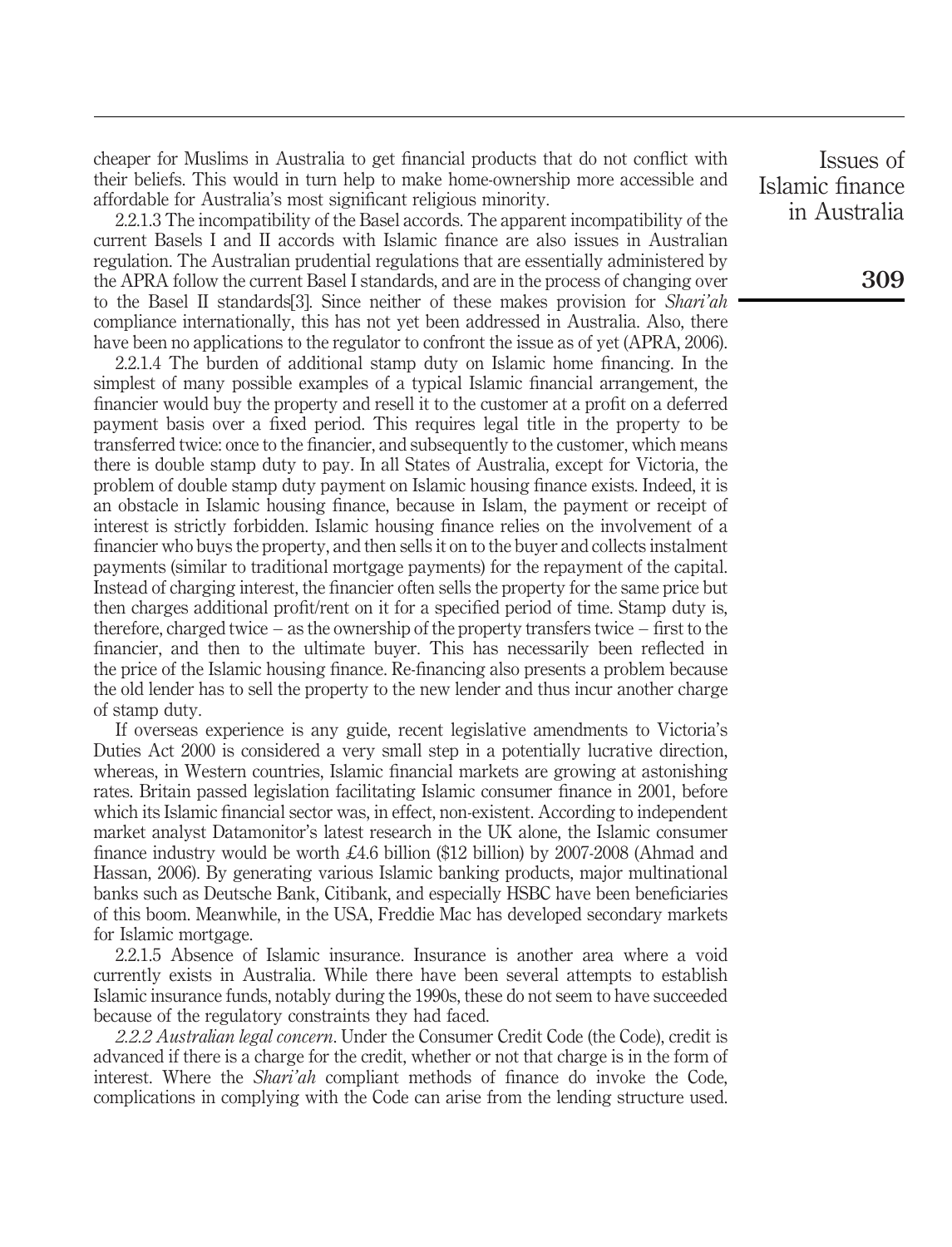Muslim Community Cooperative Australia (MCCA) (2004) and David (2007a) has lobbied the Victorian Government for a serious consideration of how to maintain consumer protection like the Code without hindering the development of the Shari'ah compliant lending. In 2003, MCCA had over \$20 million committed to home lending arrangements. It also reported having hundreds of potential borrowers waiting for *Shari'ah* compliant finance so they could purchase a home. The Code assumes that most credit will be advanced in return for an annual percentage rate of interest. Where consumer credit involves profit in the form of interest but this profit cannot bear an "interest" label, compliance problems thus arise (Consumer Credit Review, 2006, p. 160).

The options for dealing with such an issue include amending large parts of the Code to accommodate quasi-interest charges, issuing an exemption from all or most of the Code for Shari'ah compliant lending, introducing a separate regulatory scheme for Shari'ah compliant lending or relying on non-specific consumer protection such as the Fair Trading Act.

The existence of *Shari'ah* compliant lending to finance home purchase, along with the potential for growth in this market, leads to questions about the Code's capacity to continue to regulate all consumer credit. Although the Code was designed to accommodate product flexibility and to apply to all consumer credit, the diversification and sophistication of the market since the Code's inception mean that emerging products and trends challenge its effectiveness. Sometimes, the challenge is a new product such as Shari'ah compliant loans; at other times, the challenge arises from the development of new or the redevelopment of existing products, such as the recent trend to use promissory notes in small amount lending, the renewed activity in reverse mortgages and the seeming rise in resort to consumer leases.

If Shari'ah compliant loans were to be treated differently from other lending, difficult judgements would need to be made, for example: What is the definition of a Shari'ah compliant loan? What other religions practised in Australia have special lending requirements? What happens when non-Muslims want *Shari'ah* compliant loans?

For the time being, there is no prospect of *Shari'ah* compliant lending being exempted from the Code. The question will then arise: could departure from the universality of the Code be warranted on other grounds? For example, where full compliance with the Code inhibits the provision of low-cost loans to vulnerable and disadvantaged consumers?

#### 3. Compliance requirements for Islamic finance in Australia

Compliance requirements for the Islamic financial sector in Australia are not different from those which apply to the conventional financial sector. Given this, Islamic finance in Australia is subject to complying with the same requirements set by the regulatory and supervisory regime for the conventional banking and finance industry. In this context, the Australian regulatory regime regulates those Islamic institutions that conduct banking and financial activities in parallel with the conventional financial institutions. While it is an absolute that fair and strict regulation is the prime objective of the regime, it is also an objective shared by all the institutions licensed by the relevant authority, including the IFIs themselves. However, owing to the explicit and distinctive features of Islamic financial products and services, its operations entail

IMEFM 2,4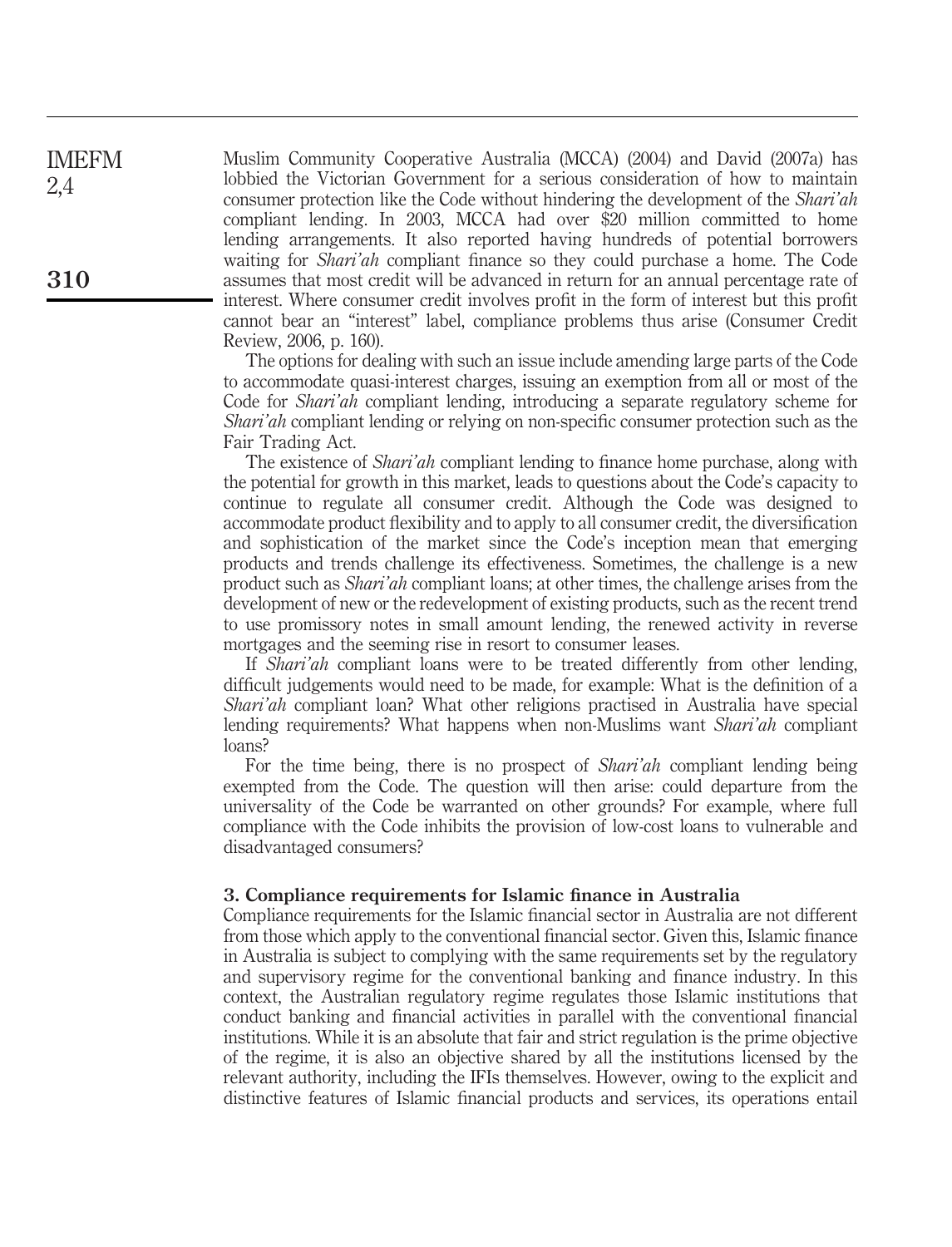unique risks that require adjustments in the capital adequacy ratios, more disclosures and transparency, and other modifications of prudential and supervision norms. These are discussed under the following main headlines.

#### 3.1 Prudential standard requirements of Islamic finance

The fundamental role of the regulators is "prudential" – making sure that banks and other financial institutions are run in a prudent manner. Confidence is instilled by creating the true protections and imposing strict supervision. A number of monitoring mechanisms – prudential ratios, accounting, auditing, and disclosure rules – are available and have far-reaching implications. Besides, prudential regulation and effective supervision boost the efficiency of financial institutions. It also promotes freedom of markets by protecting the rights of users of the financial services, especially depositors. It ensures a level playing field and equal competitive opportunity to the market participants through the applications of best practices and offering support to financial institutions at times of need. Owing to its relative infancy and the special nature of its liabilities and assets, credible and more supportive supervision and regulation of IBs and IFIs is needed (Warde, 2000, p. 196).

Islamic financial services in Australia apply the same prudential regulatory standards to be complied with as those applied by their conventional counterparts. For instance, the instruments used by Australian IFSPs (such as hire purchase and sale and leaseback) are exactly the same, and come under the same Australian laws and regulations (Newsome, 2006). The reason is that generally as firms in which financial institutions take stakes, greater transparency, along with strengthened corporate governance, are necessary.

#### 3.2 Compliance with core principles

The unique characteristics of the Islamic financial services industry require the development of a legislative and supervisory infrastructure that adequately addresses its compliance requirements. The most important of these requirements are the existence of a *Shari'ah* Supervisory Board (SSB); a management that is committed to Islamic financial concepts; safeguarding of investors' funds from negligence, trespass, and fraud; and compliance with standards of the Accounting and Auditing Organization for Islamic Financial Institutions (AAOIFI)[4].

At the heart of the development and growth of the Islamic financial services industry is the compliance with Islamic core principles. The development of an Islamic financial system that is able to contribute towards stability and balanced global growth needs for its development to be achieved in the context of a rigorous and robust legal, regulatory and supervisory regime. This is reinforced by effective supervision, strong Shari'ah framework and an efficient judiciary system that promotes confidence and soundness in the Islamic financial system.

There is a need to have an independent SSB for any IB and IFI, and that SSB should consist of highly qualified scholars having considerable experience with and knowledge of modern financial transactions. The SSB will serve as the central point for Shari'ah matters in relation to Islamic products, instruments and services. The SSB's role is to approve and authorise all Islamic products and services currently practised, as well as any new products developed by the bank and financial institution. It is important that the SSB introduces a culture of self-regulation within the IB and IFI,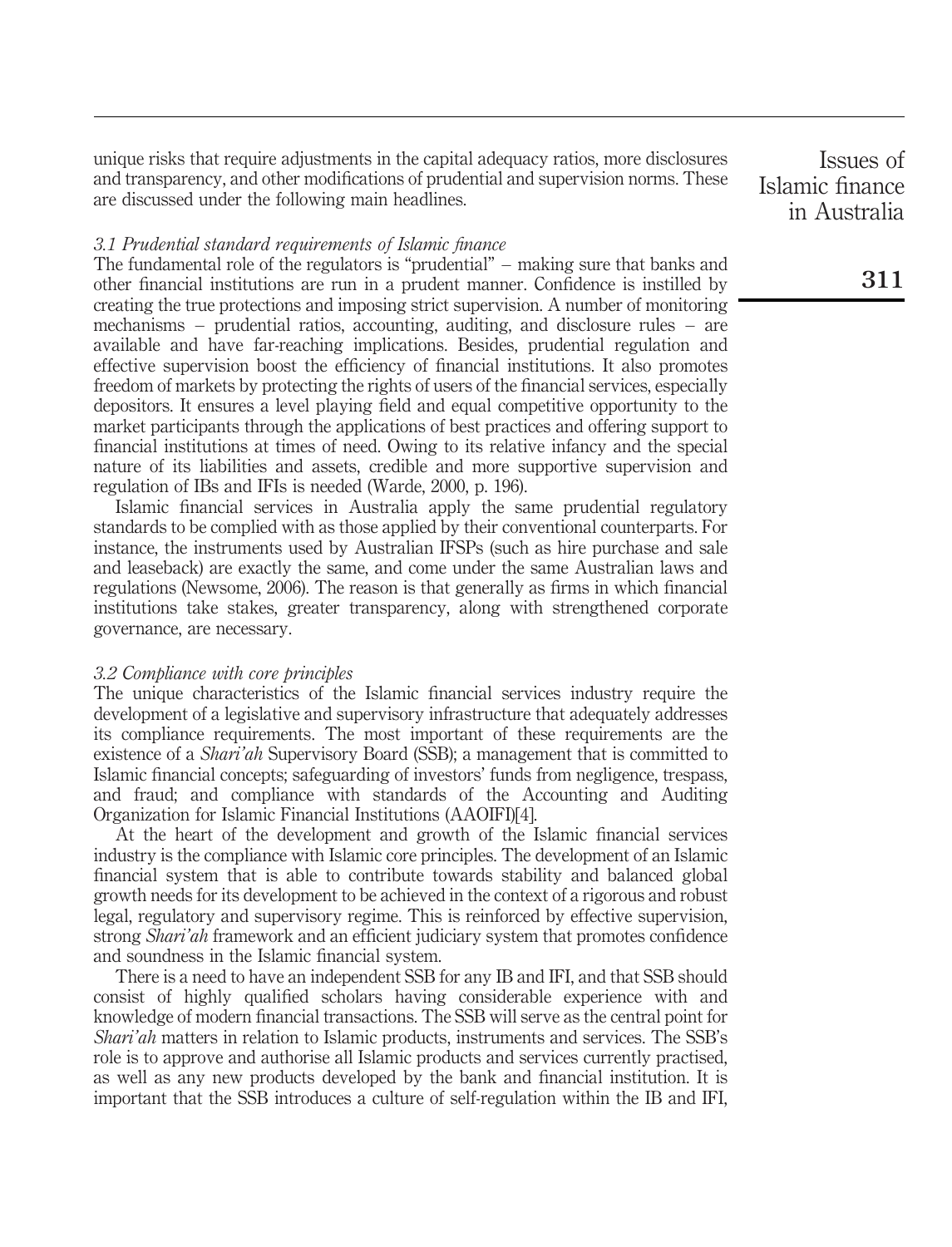| <b>IMEFM</b><br>2,4 | to foster a strong sense of commitment to the <i>Shari'ah</i> values which could be achieved<br>in various ways. For example, this could be realised through a code of ethics adopted<br>by the individual bank and self-certification by the practitioners of the principles of the |
|---------------------|--------------------------------------------------------------------------------------------------------------------------------------------------------------------------------------------------------------------------------------------------------------------------------------|
|                     | <i>Shari'ah</i> (Khan, 2007, pp. 285-307).                                                                                                                                                                                                                                           |
|                     | The IFIs in Australia, as mentioned earlier in this study, to a large extent are                                                                                                                                                                                                     |
|                     | governed by the same regulatory framework that is applied to conventional banking                                                                                                                                                                                                    |
| 312                 | and financing operations reinforced by the compliance to the <i>Shari'ah</i> framework. The                                                                                                                                                                                          |
|                     | strict adherence to the <i>Shari'ah</i> is of paramount importance for such institutions in                                                                                                                                                                                          |
|                     | order to serve as a check and balance to ensure that the management and operations of                                                                                                                                                                                                |
|                     | the IFIs do not deviate from the Islamic principles in the formulation of their policies                                                                                                                                                                                             |

the IFIs do not deviate from the Islamic principles in the formulation of their policies. Therefore, the financial reporting by an IFI is required to provide the necessary disclosure to report on the conformity of its operations with the *Shari'ah* principles. These will promote the foundations for building public confidence and assurance that the Islamic financial products and services are Shari'ah compliant.

#### 3.3 Transparency and disclosure requirements

Transparency and disclosure is essential particularly in a rapidly changing environment. While the comprehensive and timely availability of financial information will increase market discipline, the disclosure of information needs to be complemented with the ability of the market players to analyse, and appropriately interpret the information.

Closely related to disclosure requirements is the need to strengthen the framework for consumer protection to provide an avenue for redress due to lack of transparency. This is more relevant to Islamic finance, where Islamic financial transactions are not merely based on the lender and borrower relationship, as is the case in conventional banking. The move towards the adoption of the supervised market approach requires continuous efforts to enhance product disclosures. Enhanced financial disclosure needs to be complemented by customer education and awareness programs to elevate the level of financial literacy of consumers and businesses to be able to make informed financial decisions and inculcate market discipline amongst financial players. Enhanced awareness on the manner in which Islamic financial transactions are being conducted and Islamic financial contracts are being executed will not only strengthen the role of market discipline in driving IFIs towards ensuring Shari'ah compliance in the operations, but also contribute towards improving operational efficiency, strengthening risk management infrastructures and instituting sound and dynamic risk management practices (Governor of Bank Negara Malaysia, 2004a, b).

To further enhance transparency, proper accounting standards need to be in place to reflect the true and fair value of banking operations that would lead to greater accountability and responsibility on the part of the banking institution. It must be ensured in IBs and IFIs that accounts are not only drawn in accordance with the international accounting standards but are also in line with Islamic principles. This is to enable the investors and supervisors to obtain the true and fair assessment of the Islamic institution's financial condition and the profitability of the business. The standards issued by the AAOIFI, including those issued on the role of the Shari'ah committee as well as the code of ethics that should govern the accountants and auditors of IFIs, have contributed towards improved quality of financial statements and reporting methodology of IFIs.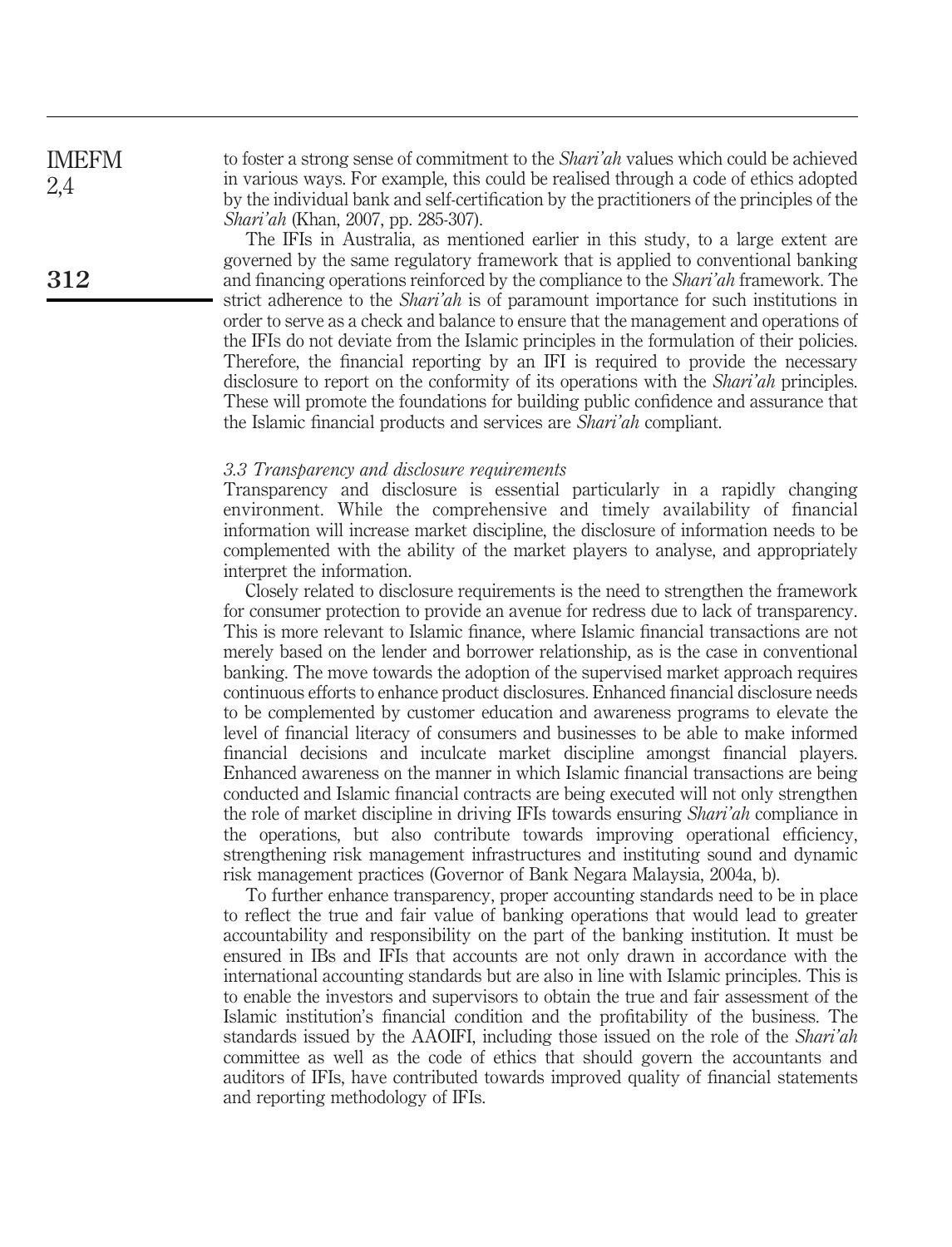## 3.4 Consumer Credit Code of Islamic finance

The Consumer Credit Code governs all consumers' transactions taking place in Australia, including those carried out by IFSPs. The Code not only introduces standardisation, it also presents credit information in a clear and easy-to-understand format. Credit providers such as banks, building societies, credit unions, finance companies, and businesses, must tell the customers what their rights and obligations are in any credit arrangement. They are required by law to truthfully disclose all relevant information about consumers' arrangements, irrespective of the users of conventional or Islamic financial services, in a written contract, including interest rates, fees, commissions, and other information which in the past was often hidden (ACCC).

While the aim is to prevent many of the credit problems faced by consumers, the Code recognises that it is still important to protect consumers if they get into trouble. The Code requires that every consumer be given a written notice disclosing the terms and conditions of a credit agreement. Credit providers are required to be careful not to make contracts with consumers who would find it difficult to meet their repayments. A court can also order changes to a contract if it is considered unjust (Department of Foreign Affairs and Trade, Australia).

Under the UCCC, the use of the word "interest" is a product of the Australian regulatory regime. As such, the IFIs in Australia are legally obliged to mention this word in several contract documents of housing finance in order to inform the customers that this is mandatory under Australian law. However, in order to reflect the *Shari'ah* compliant transactions in which interest is not present, MCCA – the pioneer of IFSPs in Australia – has been working with the UCCC management committee to enact Federal legislation to be exempt from having to use the word "interest" in all Shari'ah compliant products. A letter circulated by MCCA (Ghouse, 2005) on September 27, 2004 in response to the Islamic Information and Support Centre of Australia's (IISCA) letter, comments as follows in this regard:

We have applied to the Uniform Consumer Credit Code (UCCC) Management Committee for exemption from using the word interest in all Shariah compliant products. It is progressing very well (IISCA, 2004).

The products used by Australian IFSPs comply with the financial regulation of the country. According to David (2007b), MCCA's Senior Manager, business and compliance:

In its suite of four Shariah certified home financing products, MCCA has two products which originate for securitisation through two of the largest non-bank RMBS issuers in Australia based on the Ijara method of asset financing. Both these home financing products carry structural elements that are comparative to conventional home mortgages namely, the use of a registered first mortgage as collateral, mandatory compliance with Australian credit and fair trading laws, industry standard credit assessment and credit management, and mortgage market driven pricing.

## 4. Islamic finance in Australia: growth and prospects

Islamic finance has emerged in recent decades as one of the most important developments in the financial world (Ayub, 2008). Since all affairs of Muslims, including economic, political, religious, and social fall under the jurisdiction of Islamic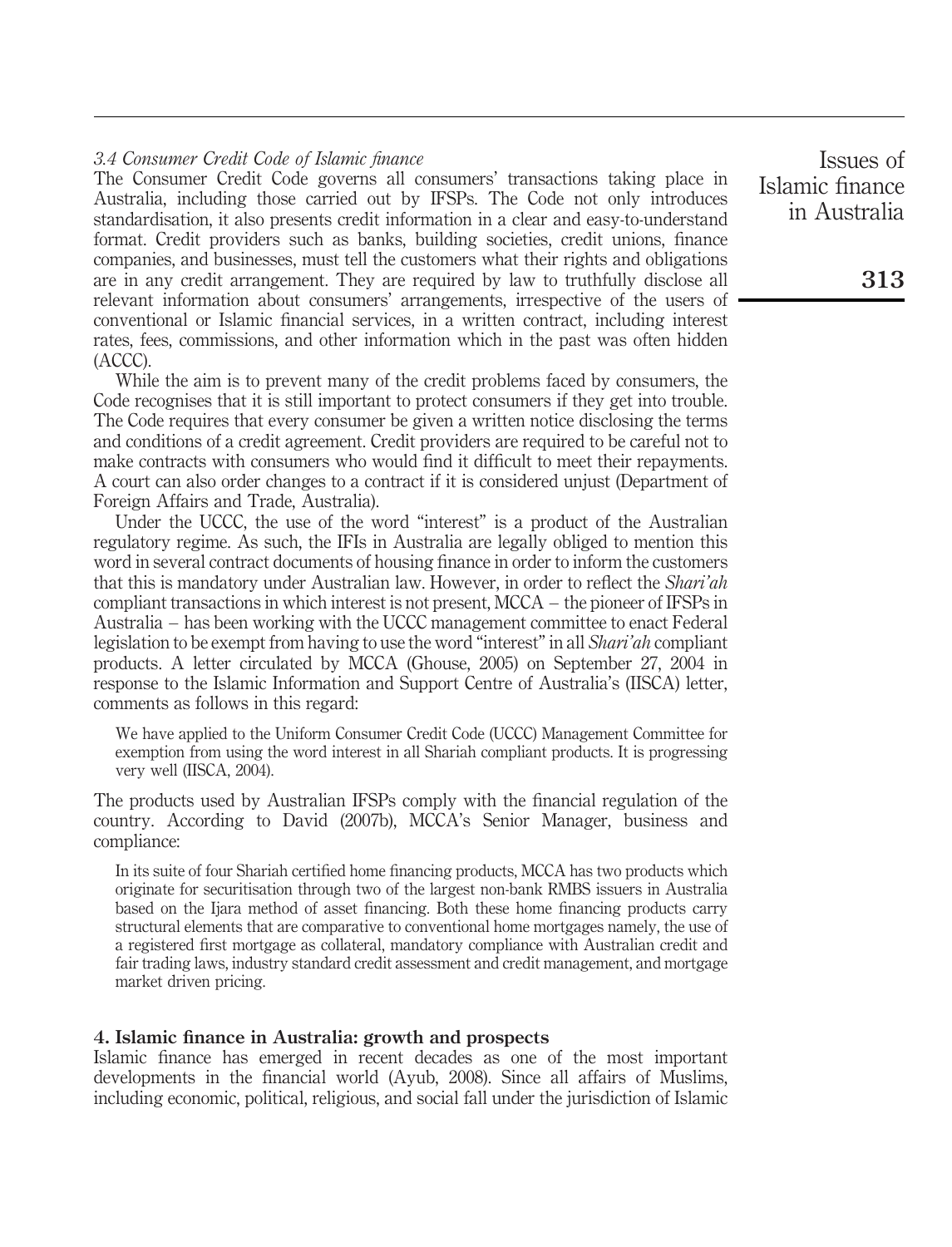legal system there has always been a demand for financial products and services that conform to the tenets of the Shari'ah (Lewis, 2006). With the development of viable Islamic alternatives to conventional finance, Muslims are beginning to find Shari'ah compliant solutions to their financial needs[5].

What is more peculiar, though not surprising, is that during a time when the world's largest banks and financial institutions, have either collapsed or are in need of multi-billion dollar government funded bailouts, the IFIs are holding their ground well, although not completely immune to today's crisis. Despite this, growth rates of the global Islamic finance industry are estimated 15 percent annually. While the rising demand for Shari'ah compliant investments form an estimated 1.6 billion Muslims worldwide and Islamic assets are set to hit US\$1.4 trillion by 2010, it is projected that the Islamic financial system will soon be managing approximately 4 percent of the world's economy (Andreas et al., 2008).

Meanwhile, Australia is making small inroads into this fast-growing sector in global finance, and with a growing Muslim population which makes up less than 2 percent of the population, it has potential to become a major centre for Islamic banking and finance. Islamic will co-exist with Islamic finance and contribute to conventional practice since Islamic models begin with the premise that the role of a financial institution is to promote the overall well being of society. Interestingly, Islamic finance in Australia has been growing rapidly since it was first introduced in 1989 with MCCA Limited[6]. Since then, a number of IFSPs have come into existence in the Australian financial services market during the past decade[7], and some international financial institutions are also considering the introduction of Islamic banking branches and subsidiaries (Mirza and Halabi, 2003; Kandil, 1997).

Owing to the global potential demand for Islamic banking and financial markets, as has been mentioned in this study earlier, and also Sydney's reputation for being the world's third busiest financial centre after New York and London (IMF, 2005), the prospective demand for the Islamic financial market seems to be very high. The number of Muslim population in Australia is 340,392, making Islam the third largest religion after Christianity and Buddhism, representing 1.7 percent of the population (Australian Bureau of Statistics (2006) Census Data). The Australian Muslim community is drawn from more than 70 different countries (Australian Government, Department of Foreign Affairs and Trade, n.d.), is ethnically and linguistically diverse, and geographically scattered. Local Muslims and non-Muslims can now invest and borrow in interest-free transactions according to the tenets of the Shari'ah.

In July 2003, The Weekend Australian reported that the then Prime Minister John Howard had endorsed a shared partnership scheme between home buyers and banks which was very similar to schemes already being used by IFIs (Hussein, 2006). In addition, a report published in The Australian on October 20, 2006 disclosed that National Australia Bank (NAB) will look at introducing Islamic financing into its product range to capture an "untapped" market that could be worth millions of dollars. It also declared offering an A\$25,000 post-graduate scholarship to a member of the Muslim community for the year 2007 to further NAB understanding of Islamic banking (Kerbaj, 2006). Furthermore, NAB was reported recently to be planning a A\$35 million investment in a *Shari'ah*-compliant listed industrial property trust.

Although insignificant in comparison with the major financial services providers in Australia[8], the Australian IFSPs are now playing an important role, and their

IMEFM 2,4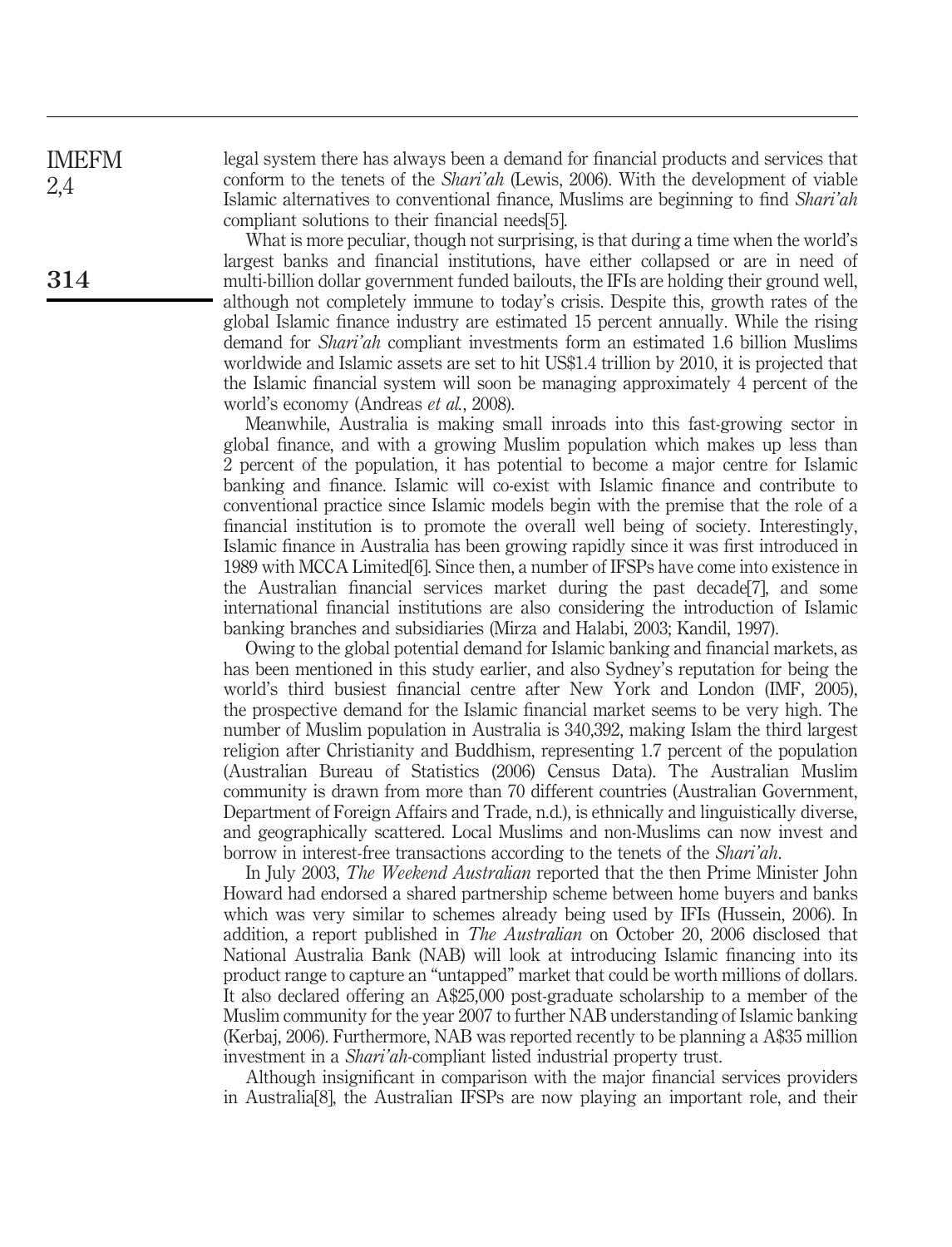customers now include non-Muslims interested in the services provided by these institutions (Saeed, 2001). In the aftermath of the Asian economic trauma, Australia stands out as an investment opportunity as well as a financial centre. Through using IFSPs' financial services and investment vehicles, their customers can reinforce the message that they are significant players in the global services economy. Consequently, in recent years, some international financial institutions like HSBC and Citibank are considering the introduction of Islamic banking branches and subsidiaries in Australia (Datamonitor, 2004). ANZ Banking Group Limited – a major Australia and New Zealand based international financial services group – has already been offering Islamic financial services in some Muslim countries. In addition, it established special Islamic banking counters or branches in Western countries to capture these significant funds[9].

Given the geographical proximity of Australia to several Muslim majority nations, and given that some of its banks have the global presence to attract substantial business from the Middle East, Islamic finance is a well of untapped potential. There is extensive trade between Australia and neighbouring countries such as Malaysia and Indonesia, which have been making significant inroads into the Islamic financial landscape[10]. Australia has also good trade relations with the Middle East, particularly the Gulf States. A submission to the Joint Parliamentary Standing Committee on Foreign Affairs, Defence and Trade, on how to improve Australian business performance and maximise the opportunities for growth of its trade to Middle-Eastern countries, comments:

Islamic Banks throughout the Middle East and Malaysia, utilising the principles of Islamic banking and finance have proved successful over the years (Ayan, 2004).

The submission proceeds:

From an Australian perspective it is possible to approach these principles *(the principles of* Islamic banking and finance), particularly in relation to investment as ethical investment. From that point of view, ethical investments may be incorporated into a broader scheme or strategy of attracting investment funds from the Gulf States to Australia. It is very likely that such flexibility will enable Australia to capture a larger share of the investment outflow from these states than would otherwise be the case. Some investors may require validation by a Muslim knowledgeable in the field that their funds and the returns made on those funds have the ethical investment criteria and are in essence Halal (Ayan, 2004).

Given the above, there is a lot of potential that the Australian businessmen may leverage on Malaysia's comparative advantage in financial services to penetrate new markets in ASEAN and West Asia in the areas of Islamic financial services. Data indicate that in 2006, the Islamic banking system in Malaysia showed robust growth with high profitability. *Shari'ah*-compliant assets rose to US\$34 billion or 13 percent in terms of market share from less than 3 percent a decade ago. The Islamic debt market has progressed in much swifter fashion: Islamic corporate bonds now amount to US\$36 billion or 48 percent of the total corporate bonds in issue. In addition, Malaysia is well positioned to provide the linkages, through Islamic finance, to support the increasing trade flows between the Gulf States and the rest of the world. There is much potential in Islamic finance and Malaysia, which is a Muslim-majority country, is the place to explore these opportunities. Anticipating the increased interest in Islamic finance, Malaysia has put into place a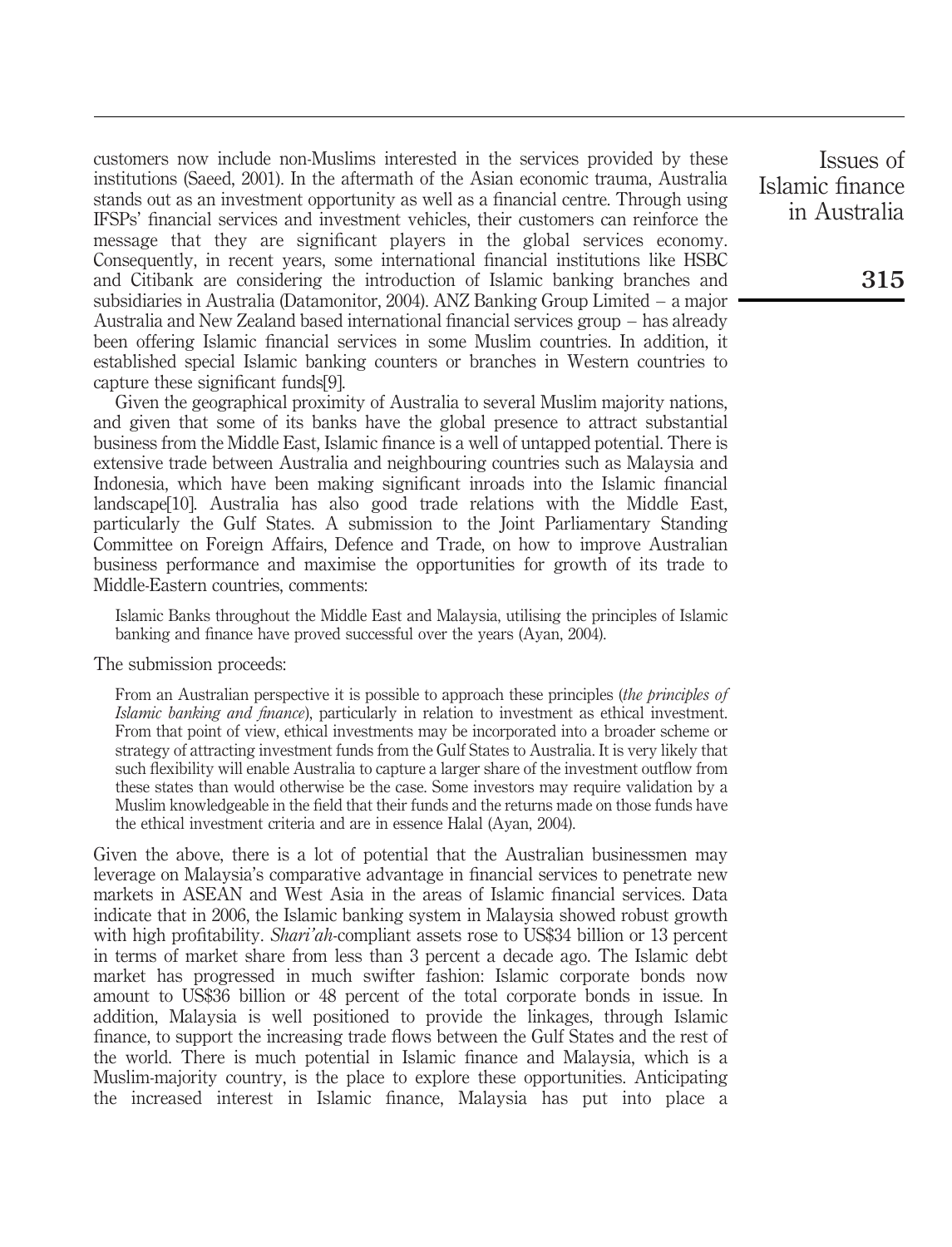comprehensive Islamic financial system that includes best practices in legal and regulatory infrastructure, a diversity of market players and a wide range of products and services. Over the next ten years, Islamic banking in Malaysia is expected to command 20 percent market share  $vis\text{-}a\text{-}vis$  conventional banking. Therefore, banks in Australia should take these opportunities to use Malaysian banks as a channel to access Islamic banking and financial markets in Asia and other parts of the world, especially in West Asia. Reynolds (2007a, b) from Klynveld, Peat, Marwick, and Goerdeler (KPMG)[11] says: We could become a hub for the region over the next 10 to 20 years, because of our stable IMEFM 2,4 316

financial and political system. A major part of the market would be servicing the existing Muslim community here. To me, the larger potential, at this point in time at least, is servicing Muslims resident elsewhere, seeking investment opportunities. Islamic banking is the largest growing sector in the banking world, globally, and it will be big in Australia, purely because there is a demand. within five years' time there will definitely be at least one IB operating in Australia, if not more, purely because there is a demand. Australia sits on the doorstep of the some of the largest Islamic regions in the world. Australian investors, given the time zone in which the market trades here, is of particular interest, and I think there's strong interest in this area of the market (Lannin, 2008).

The other area currently neglected is the potential for the sale of Australian-sourced financial products overseas. Australia offers well-established and stable political, regulatory, and judicial systems. Returns on investments in Australia have, over the long terms favoured by Islamic investors, been very high and much of the investment in Australia is in Halal products such as land, mining, and agriculture. The first company to issue products to investors globally is likely to encounter some regulatory hurdles, but they are also likely to tap into a deep and growing well of capital.

Except for the above potential of Islamic finance in Australia the following operational opportunities may also be explored (Masters, 2008):

- . attracting foreign pure IBs and conventional banks' Islamic windows to establish new operations in Australia;
- . Australian banks' operating as Islamic finance liquidity counter-parties for IBs in the region;
- . Australian banks' advising and structuring Islamic products for corporations and governments in Australia and the rest of Asia;
- . establishment and management of Islamic funds, including alternative asset classes, e.g. real estate, private equity, infrastructure, etc;
- . expansion of ASX activities and services;
- . growth of commodities' operations and services such as brokering, warehousing, advisory, etc;
- . provision of domestic Shari'ah-compliant/ethical financial services and products to Muslim and non-Muslim customers in Australia; and
- . Australian headquartered banks exporting Islamic financial services through windows as they grow their operations into Asia.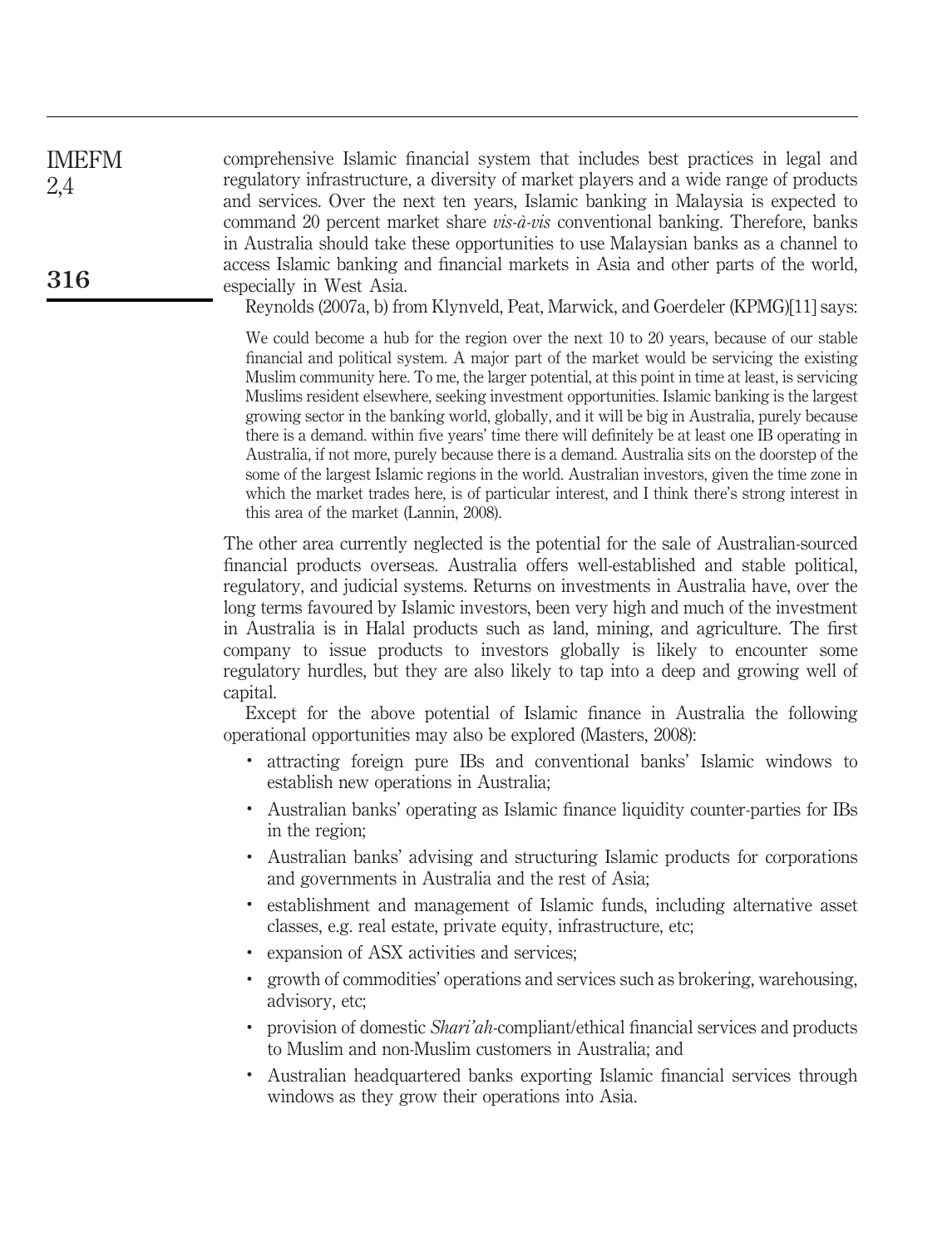# 5. Suggestions and recommendations arising from the study

5.1 Recommendations

This study makes the following suggestions and recommendations for consideration by regulatory authorities for Islamic banking and finance in Australia:

- . There is a strong desire and growing demand among and from Muslims for a fully fledged IB to function in line with the tenets of the Shari'ah. It is thus recommended that a fully fledged IB, along with the Shari'ah complaint Superannuation and investment funds, be established for nearly 350,000 Muslims living in Australia. We believe the Australian government should take necessary steps to enable these growing opportunities to be pursued in this country. In this connection, steps should be taken to introduce legislation in the Australian Parliament for strengthening this country's Islamic financial market system. Such a move to enact legislation by the lawmakers would contribute to the Muslim community in Australia finding a truly viable alternative for banking and finance based on religious and ethical considerations.
- . The study recommends IFSPs' conventional counterparts such as NAB, CBA, ANZ, etc. to introduce *Shari'ah* compliant banking services side by side with conventional banking facilities being offered to prospective customers, since other global banking institutes such as HSBC, Citibank, Standard Chattered Bank have already entered these markets in a significant manner through their trans-national banking subsidiaries. Many of the global banks have Islamic finance divisions and the major centres for Islamic banking are in the Middle East, the UK, and South East Asia. Therefore, steps now may be taken to introduce and develop Islamic finance products in Australia.
- . Currently all of IFSPs in Australia are providing investment facilities rather than retail banking services that are insufficient to meet the growing demands of the Muslim community. In order to attract more customers, the providing of both forms of banking to the communities' religious needs and economic development of the country, it is suggested that Islamic investment and retail banking facilities be integrated.
- . The study recommends that the regulators in Australia introduce measures necessary to equalise the revenue duties liabilities of Islamic alternatives for interest-based mortgages, with a view to creating a level playing field for financial institutions and customers. Given the differing treatment of similar financial products under the different state regulatory systems, it is suggested that the government consider making changes to facilitate the levying of a single charge on what in effect is a single purchase.
- . This study also suggests that a strenuous effort be made to educate people before establishing fully fledged IBs to provide Shari'ah compliant retail banking products and services, given the high level of ignorance of the underlying philosophy and nature of Islamic banking and finance among the general populace and those associated with the industry.

## 5.2 Suggestions for further research

The volume of research on Islamic banking and financial systems has considerably amplified over the past two decades. However, there are still many significant issues to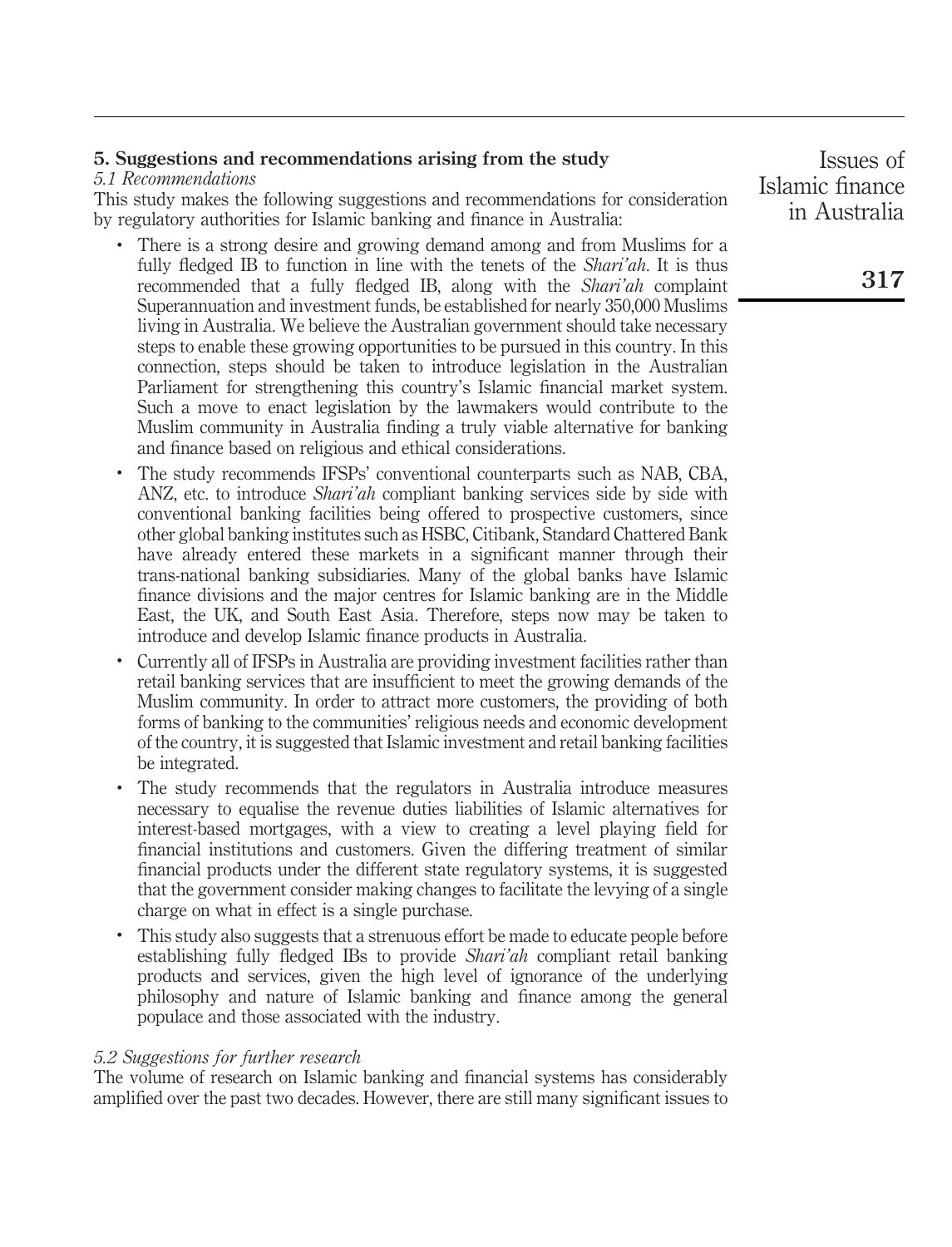| <b>IMEFM</b> | be critically examined. In relation to the theory and practice of Islamic finance in   |
|--------------|----------------------------------------------------------------------------------------|
| 2,4          | Australia, from legal and regulatory perspectives, which is the topic of the present   |
|              | study, there is more work to be done. The authors' research was limited to theoretical |
|              | and technical analysis. It should be followed by empirical studies and tests. Within a |
|              | few years, a sufficient volume of data on the Islamic banking and financial systems of |
|              | Australia will be available, to make such studies practicable.                         |
| 318          | Apart from the topic of this study, there are other issues for further studies into    |

Apart from the topic of this study, there are other issues for further studies into legal and regulatory aspects of Islamic finance in Australia. An interesting area of future study relates to exploring the potential for launching Shari'ah compliant banking services by IFSPs' conventional counterparts such as NAB, ANZ, Westpac, CBA, St George Bank, etc. side by side with the conventional banking facilities they offer for the prospective customers. Other leading global banking institutes such as HSBC Amanah, Citibank, Standard Chattered Bank, Deutsche Bank, and UBS of Switzerland have already entered the markets to offer Islamic financing facilities in a significant manner through their trans-national banking subsidiaries.

#### **Notes**

- 1. Under Section 66 of the Banking Act 1959 (the "Act"), a person cannot use or assume a restricted word or expression in connection with their financial business without the consent of APRA. That means, by virtue of Section 66 of the Banking Act, a person (whether an individual, a body corporate or a body politic) must not use the expressions bank, banker, banking, credit union, credit society, and credit co-operative in relation to a financial business carried on by the person except as permitted by Section 66 of the Banking Act; or a consent in force under Section 66 of the Banking Act (APRA, 1959).
- 2. The APRA had granted the MCCU permission in December 1999 to carry on banking business. However, its license was withdrawn in August 2002 when it became apparent that its funds were not enough to sustain operations. The reason was that the APRA under paragraph 9(4) (a) of the "Act", imposed on the MCCU among other conditions the condition of maintaining a minimum ratio of capital to risk-weighted assets of 15 percent at all times.
- 3. Basel II, also called The New Accord (correct full name is the International Convergence of Capital Measurement and Capital Standards – A Revised Framework) is the second Basel Accord and represents recommendations by bank supervisors and central bankers from the 13 countries making up the Basel Committee on Banking Supervision to revise the international standards for measuring the adequacy of a bank's capital. It was created to promote greater consistency in the way banks and banking regulators approach risk management across national borders.
- 4. The most significant IFIs have their own Shari'ah Supervisory/Advisory/Boards or Councils comprised of one or more Islamic scholars that have particular expertise in economic, legal, and financial transactions. These Shari'ah Boards/Councils often examine in detail both the structure of a proposed transaction or financial product and the documentation giving effect to that transaction or product.
- 5. Muslims in Islamic societies have traditionally viewed the Shari'ah as essential to their religious outlook. However, for Muslims living in non-Islamic societies the Shari'ah ceases to be relevant as law, but remains a source of personal ethics (for example, the avoidance of pork and alcohol, and the use of Shari'ah-compliant financial services).
- 6. With over 7,500 members, the MCCA offers a number of asset-based-like finance and investments products which essentially makes the acquisition of the property the main commodity rather than the loan itself.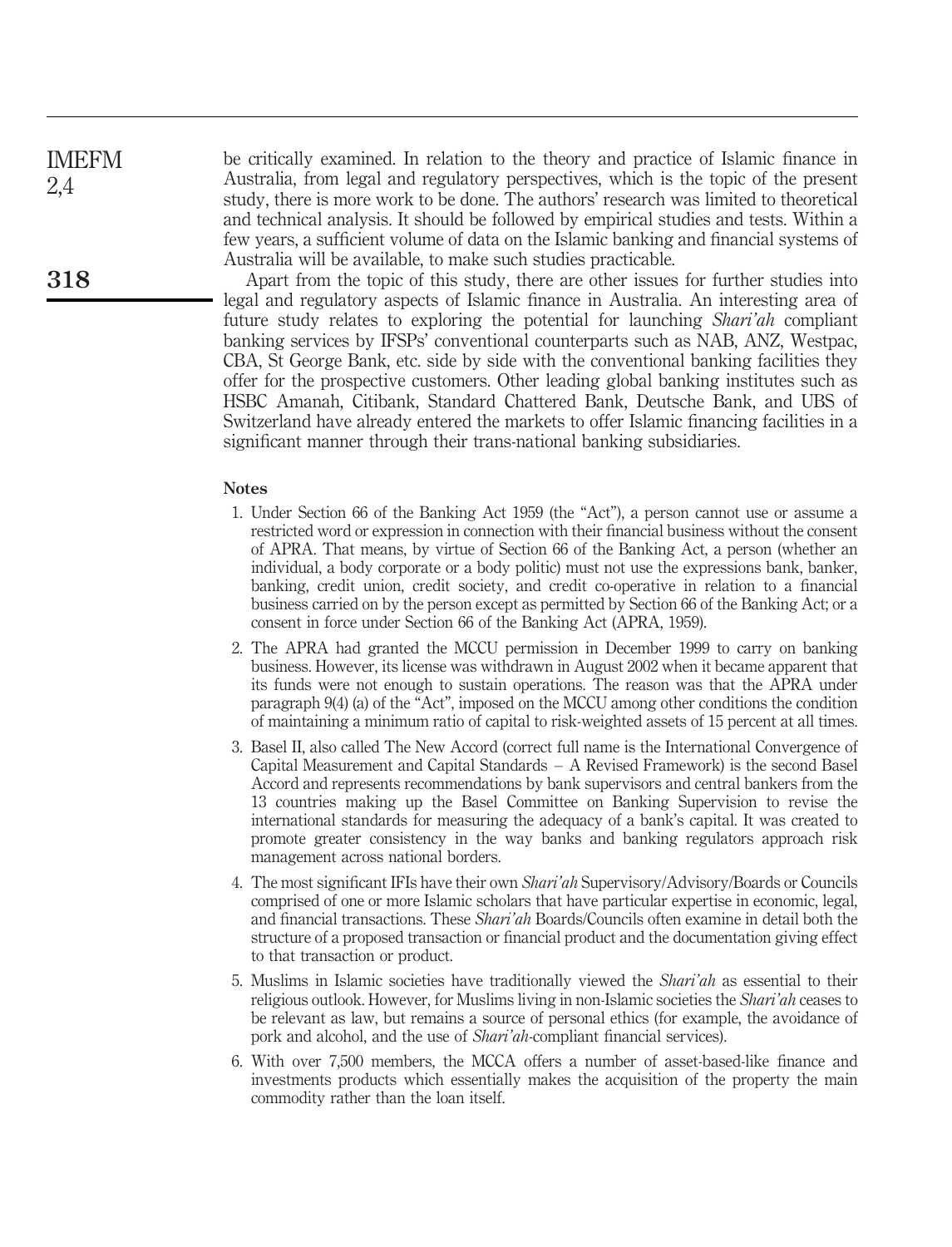- 7. Besides, MCCA other major players are Iskan Finance Pty Ltd, and Islamic Cooperative Finance Australia Limited. While Kuwait Finance House (KFH) (Australia) Pty Ltd, a part of the global KFH network in Kuwait and the world's second biggest IB, is considering entering into Australia. AmIslamic Bank – Malaysia's third-largest Islamic lender with about \$2.94 billion of assets and a part of AMMB Holdings (Malaysia's fifth-largest banking group in terms of assets), is also considering a move into Australia as it seeks growth in non-traditional Islamic markets.
- 8. At present Islamic financial products account for a tiny proportion of Australia's banking sector. However, the MCCA which is the largest and most well-established IFSP in Australia and currently operates as a cooperative, envisages developing into a fully fledged IB within the next decade.
- 9. The ANZ Group is originated in the UK in 1835 when the Bank of Australia was established by Royal Charter. ANZ in the UK now operates as a division of the Australia and New Zealand Banking Group Limited and is regulated by Financial Services Authority in conduct of its investment business. Islamic finance is one of its major products. See for details, "ANZ United Kingdom – Country Information", available at: www.anz.com/uk/countryinfo.asp
- 10. For example, along with its Western-style banks, Malaysia has become the epicentre for Islamic-style financial services and has set the benchmark for Islamic banking in the Asia Pacific region (The Australian, 2007).
- 11. One of the largest professional services firms in the world, which employs over 136,500 people in a global network of member firms spanning over 145 countries. The roots of the name "KPMG" stem from four partners in the firms that merged to form KPMG – Klynveld, Peat, Marwick, and Goerdeler.

#### References

- Ahmad, A.U.F. (2004), "Islamic banking in Bangladesh: legal and regulatory issues", paper presented at the 6th Harvard University Forum on Islamic Finance, Cambridge.
- Ahmad, A.U.F. (2007), "Law and practice of modern Islamic finance in Australia", PhD thesis, University of Western Sydney, Parramatta.
- Ahmad, A.U.F. and Hassan, M.K. (2006), "The adoption of the UK finance bill proposals on Islamic finance into Islamic banking in Australia", Review of Islamic Economics, Vol. 10 No. 1.
- Andreas, J., Peter, K., Paul, M. and Amadou, S. (2008), "Islamic bond issuance: what Sovereign debt managers need to know", *International Journal of Islamic and Middle Eastern Finance* and Management, Vol. 1 No. 4, pp. 330-44.
- APRA (1959), Banking Act 1959 Consent to Use Restricted Expressions, available at: www.apra.gov. au/Legislation/Banking-Act-1959-CONSENT-TO-USE-RESTRICTED-EXPRESSIONS.cfm
- APRA (2006), "Islamic banking a way forward?", Risk Management in Australia, Australian Prudential Regulatory Authority, Sydney, available at: http://ozrisk.net/2006/ 08/17/islamic-banking-a-way-forward/#more-38
- (The) Australian (2007), January 16, available at: www.theaustralian.news.com.au/story/ 0,20867,19383776-36181,00.html; www.theaustralian.news.com.au (accessed January 17, 2007).
- Australian Bankers' Association (n.d.), "A strong banking system", Australian Bankers' Association Fact Sheets, Australian Bankers' Association, Sydney, available at: www. bankers.asn.au/Default.aspx?ArticleID=587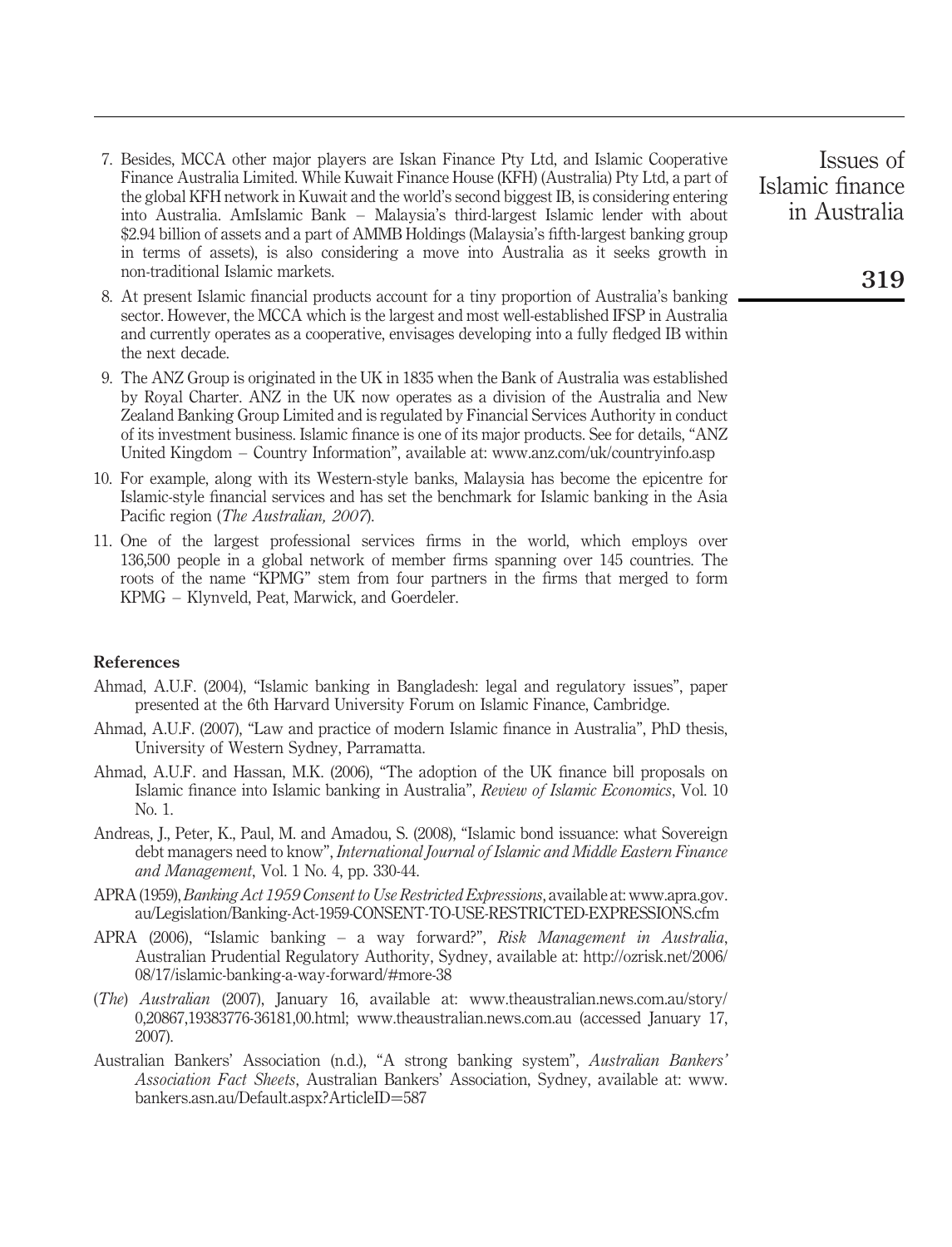| <b>IMEFM</b><br>2,4 | Australian Bureau of Statistics (2006), 2006 Census Data - Religious Affiliation, available at:<br>www.abs.gov.au                                                                                                                                                                                   |
|---------------------|-----------------------------------------------------------------------------------------------------------------------------------------------------------------------------------------------------------------------------------------------------------------------------------------------------|
|                     | Australian Government, Department of Foreign Affairs and Trade (n.d.), "Islam in Australia",<br>Transnational Terrorism: The Threat to Australia, Australian Government, Department<br>of Foreign Affairs and Trade, Barton, available at: www.dfat.gov.au/publications/<br>terrorism/chapter3.html |
| 320                 | Australian Treasury (n.d.), "Making transparency transparent", Financial Sector Supervision,<br>available at: www.treasury.gov.au/documents/178/PDF/ch7.pdf                                                                                                                                         |
|                     | Ayan, A. (2004), "Inquiry into Australia's trade and investment relationship with the economies<br>of the Gulf States", Submission to the Joint Standing Committee on Foreign Affairs,<br>Defence and Trade: Parliament of Australia, Melbourne, February 26.                                       |
|                     | Ayub, M.G. (2008), Understanding Islamic Finance, Wiley, Hoboken, NJ.                                                                                                                                                                                                                               |
|                     | (The) Consumer Credit Code (n.d.), "How the code will benefit you?", available at: www.credi<br>tcode.gov.au/content/consumer.htm                                                                                                                                                                   |
|                     | (The) Consumer Credit Review (2006), "Four areas of focus", Report of the Consumer Credit<br><i>Review: Part B, Consumer Affairs Victoria, Melbourne.</i>                                                                                                                                           |
|                     | Datamonitor (2004), "Datamonitor report", Australian Mortgages 2004, Datamonitor, Sydney,<br>September.                                                                                                                                                                                             |
|                     | David, K.D. (2007a), "A question of time", Muslim Community Cooperative Australia, Coburg,<br>available at: www.mcca.com.au/docs/A%20Question%20of%20Time.pdf                                                                                                                                       |
|                     | David, K.D. (2007b), "Islamic mortgages in Australia", <i>Islamic Finance News</i> , Vol. 4 No. 1.                                                                                                                                                                                                  |
|                     | European Central Bank (2006), Assessment of Accounting Standards from a Financial Stability<br><i>Perspective</i> , European Central Bank, Frankfurt am Main, December.                                                                                                                             |
|                     | Ghouse, A.R. (2005), "Muslim Community Cooperative Australia's Newsletter", November 20,<br>available at: www.mcca.com.au/news.php?product_id=110&newsid=41                                                                                                                                         |
|                     | Governor of Bank Negara Malaysia (2004a), "Ensuring stability in the Islamic financial system",<br>speech at the 3rd Annual Islamic Finance Summit, London, January 13.                                                                                                                             |
|                     | Governor of Bank Negara Malaysia (2004b), "The future prospects of the Islamic financial<br>services industry", speech at the IFSB Interactive Session on, Bali, March 31.                                                                                                                          |
|                     | Halabi, A.K. (2000), "Islamic banking and Australia's new community banks – surprisingly<br>similar", Journal of Banking + Financial Services ( $B$ +FS), Vol. 114 No. 1, February.                                                                                                                 |
|                     | Hussein, J. (2006), "Islam's Shariah and Australian law", The Brisbane Institute, Brisbane,<br>available at: www.brisinst.org.au                                                                                                                                                                    |
|                     | IISCA (2004), "Response to IISCA", Islamic Information and Support Centre of Australia,<br>Brunswick, available at: www.iisca.org                                                                                                                                                                   |
|                     | IMF (2005), World Economic Outlook Database, International Monetary Fund, Washington, DC.                                                                                                                                                                                                           |
|                     | Institute of Islamic Banking and Insurance (n.d.), "Status of Islamic banking", Islamic Banking,<br>available at: www.islamic-banking.com/status_of_islamic_banking.aspx                                                                                                                            |
|                     | IRTI and IFSB (2006), "Islamic financial services industry development: ten-year framework and<br>strategies", IRTI and IFSB working paper.                                                                                                                                                         |
|                     | Kandil, E. (1997), "Islamic finance: the Australian experience", Insight, The Australian<br>Foundation for Education and Welfare, Sydney.                                                                                                                                                           |
|                     | Kerbaj, R. (2006), "NAB eyes 'untapped' Islamic finance market", <i>The Australian</i> , available at:<br>www.theaustralian.news.com.au                                                                                                                                                             |
|                     |                                                                                                                                                                                                                                                                                                     |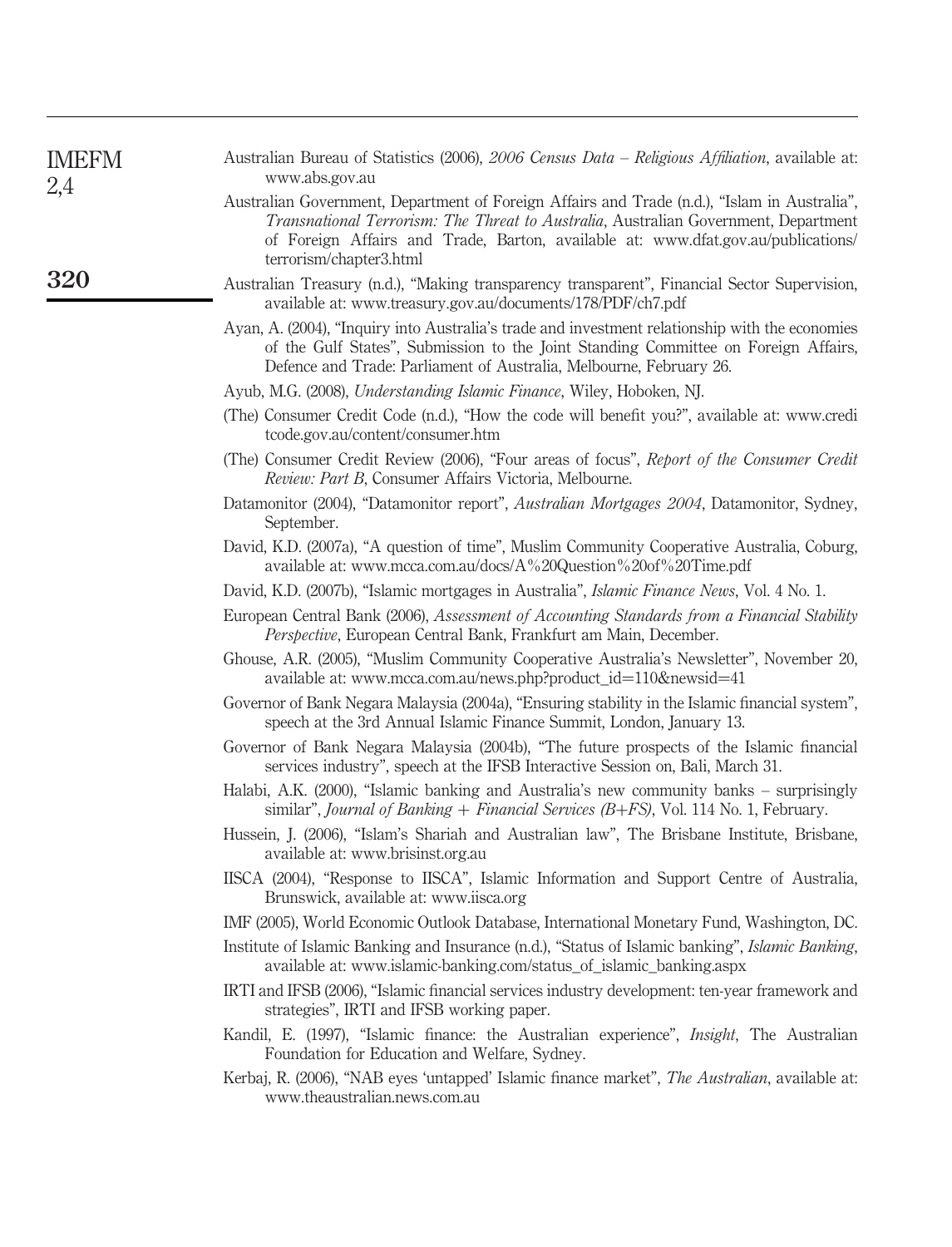|  |  |  |                                                                               |  |  | Khan, F.M. (2007), "Setting standards for <i>Shariah</i> application in the Islamic financial industry", |  |
|--|--|--|-------------------------------------------------------------------------------|--|--|----------------------------------------------------------------------------------------------------------|--|
|  |  |  | <i>Thunderbird International Business Review, Vol. 49 No. 3, pp. 285-307.</i> |  |  |                                                                                                          |  |

Lannin, S. (2008), "Aussies to gain from Islamic finance boom", The Brunei Times, December 22.

- Lewis, M.K. (2006), "Accountability and Islam", paper presented at the 4th International Conference on Accounting and Finance in Transition, Adelaide, April 10-12.
- Masters, J. (2008), "Factors that are important to the establishment of an Islamic finance industry in Australia", paper presented at MCFS Symposium, Melbourne, November 21.
- MCCA (2004), "Financial highlights for the Year Ended 30th June 2004", Treasurer's Report, Muslim Community Cooperative Australia, Coburg, available at: www.vass.org. au/sources/publication/AnualR07.pdf
- Mirza, M. and Halabi, A. (2003), "Islamic banking in Australia: challenges and opportunities", Journal of Muslim Minority Affairs, Vol. 23 No. 2, pp. 347-59.
- Newsome, B. (2006), "Islamic principles right on the money", The Age, December 2.
- Reserve Bank of Australia (n.d.), The Council of Financial Regulators, Reserve Bank of Australia, Sydney, available at: www.rba.gov.au/financialsystemstability/ australianregulatoryframework/cfr.html
- Reynolds, A. (2007a), "Islamic finance accounting standards", Risk Management in Australia, available at: www.ozrisk.net
- Reynolds, A. (2007b), "Opportunities down under: Islamic finance in Australia", Risk Management in Australia, available at: www.ozrisk.net
- Saeed, A. (2001), "The Muslim community co-operative of Australia as an Islamic financial service provider", in Saeed, A. and Akbarzadeh, S. (Eds), *Muslim Communities in* Australia, University of New South Wales Press, Sydney.
- Warde, I. (2000), Islamic Finance in the Global Economy, Edinburgh University Press, Edinburgh.
- Wilson, R. (2003), "Regulatory challenges posed by Islamic capital market products and services", International Organization of Securities Commissions Organizations (IOSCO) Task Force on Islamic Capital Markets, Melbourne, February.

#### Further reading

- Ahmad, A.U.F. and Ahmad, A.B.R. (2007), "Islamic micro and medium sized enterprises (MMEs) finance: the case study of Australia", Proceedings of 1st International Conference on Inclusive Islamic Financial Sector Development, Brunei.
- Ainley, M. (1997), "Under a veil of regulation", The Banker, Vol. 147 No. 860, pp. 73-4.
- Al-Qur'an (n.d.), Al-Qur'an, 2:215 (Chapter: Al-Baqarah, verse: 215); 3:134 (Chapter: 'Al-'Imran, verse: 134); 7:156 (Chapter: Al-'A'araf, verse: 156); and 9: 60 (Chapter: Al-Tawbah, verse: 60).
- (The) Asian Banker Website (2004), The Asian Banker Journal, November 15, available at: www. theasianbanker.com
- Australian Accounting Standards Board (2005), "Regulation impact statement", AASB 2005-4 Amendments to Australian Accounting Standards, Australian Accounting Standards Board, Melbourne.
- Aziz, Z.A. (2006), "Towards evolving Islamic finance as an integral component of the international financial system", speech at 5th Annual Islamic Finance Summit, January 24, London.
- Ethical Investment Association of Australia (2001), "FSRB enforces ethical transparency", Media Release, August 28.